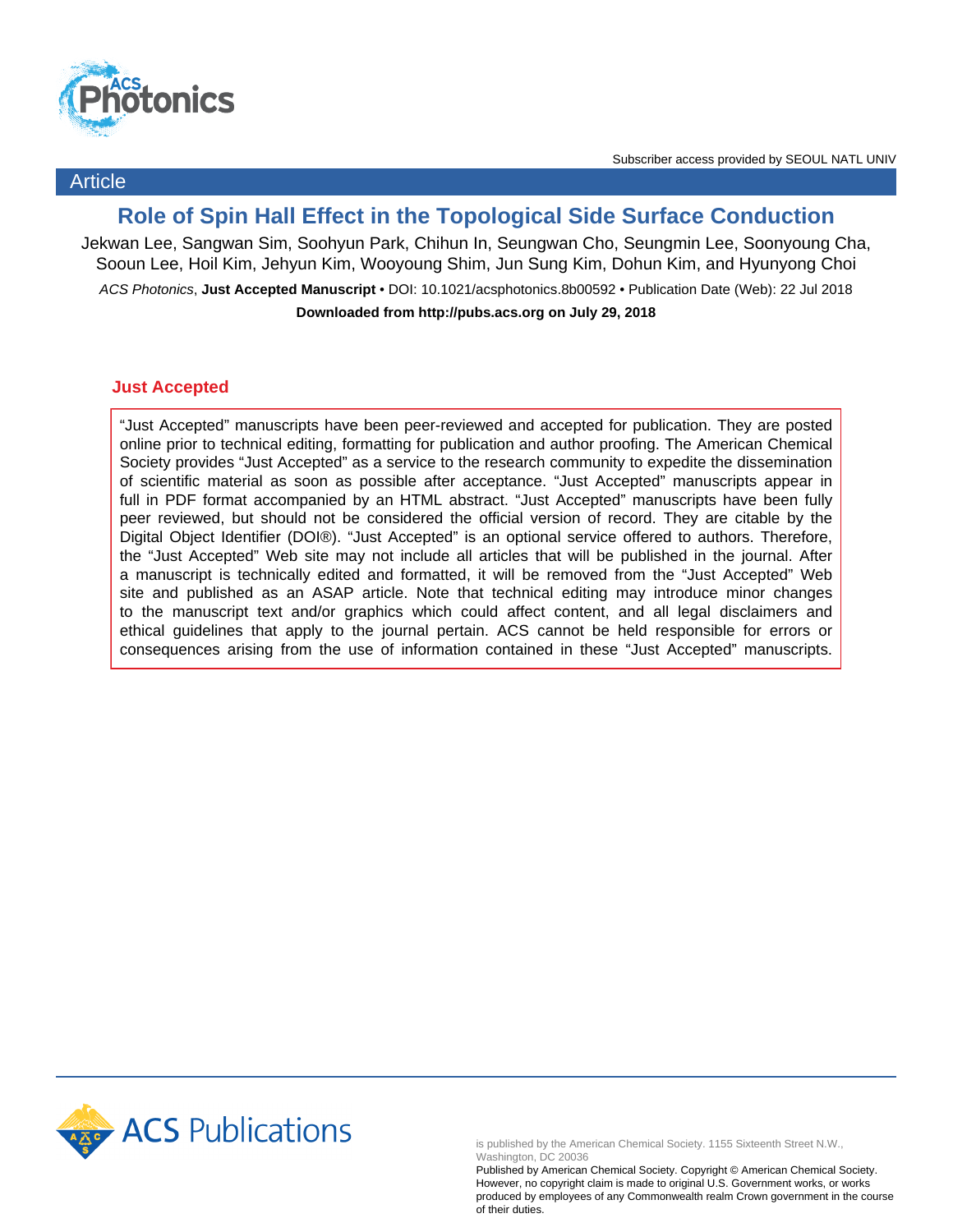## 

# Role of Spin Hall Effect in the Topological Side Surface Conduction

*Jekwan Lee,*†  *Sangwan Sim,§ Soohyun Park,*†  *Chihun In,*†  *Seungwan Cho,* † *Seungmin Lee,* † *Soonyoung Cha,* † *Sooun Lee,*<sup>∥</sup> *Hoil Kim,*⊥, *¶ Jehyun Kim, # Wooyoung Shim,*<sup>∥</sup> *Jun Sung Kim,* ⊥, *¶ Dohun Kim, #,*\* *and Hyunyong Choi*†,\*

† School of Electrical and Electronic Engineering, Yonsei University, Seoul 03722, Republic of Korea

§ Los Alamos National Laboratory, Los Alamos, NM 87545, United States of America

<sup>∥</sup>Department of Material Science & Engineering, Yonsei University, Seoul 03722, Republic of

Korea

 $\perp$ Department of Physics, Pohang University of Science and Technology (POSTECH), Pohang

37673, Republic of Korea

¶Center for Artificial Low Dimensional Electronic Systems, Institute for Basic Science, Pohang 37673, Republic of Korea

#Department of Physics and Astronomy, Institute of Applied Physics, Seoul National University,

Seoul 08826, Republic of Korea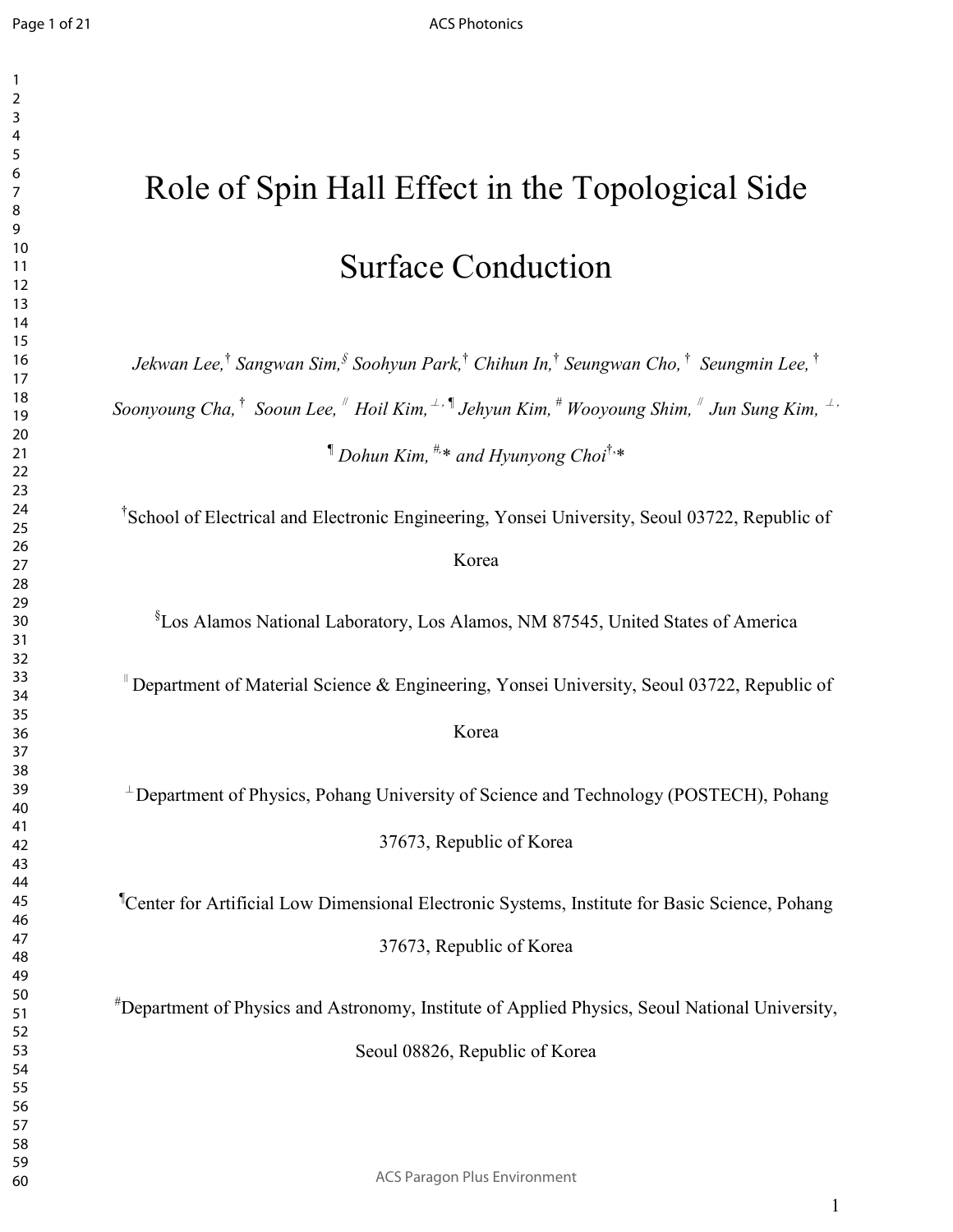KEYWORDS: Topological insulators, plasmon, phonon, terahertz, ultrafast

ABSTRACT: The nature of spin transport in bulk and side surface of three-dimensional topological insulator thin film geometry is a relatively unexplored subject, compared to the extensively studied top and bottom surface states. Here we employ time- and space-resolved helicity-dependent photocurrent measurements to investigate the effect of optically excited bulk carriers on the spin-polarized topological side surface conduction. Time-resolved femtosecond double-pulse excitation reveals that the spin current toward the side surface arises from the bulkoriginated spin Hall effect whose microscopic origin is governed by Elliott-Yafet type spin relaxation mechanism via extrinsic side jump process. Bias- and temperature-dependent measurements further confirm that the spin scattering in  $Bi<sub>2</sub>Se<sub>3</sub>$  has multiple sources including impurity and electron-phonon scattering. SHE-assisted side surface spin conduction shows exceptionally large charge-to-spin conversion efficiency of 35% at 77 K, which may offer new spintronic applications of topological insulators such as spin-orbit torque or spin-flip controlled light-emitting devices.

Spin-polarized electronic transport in three-dimensional (3D) topological insulators (TIs) sets out many intriguing properties<sup>1-7</sup> due to characteristic spin-momentum locking of the topological surface state  $(TSS)^{8,9}$ . The TSS with helical Dirac dispersion prevents elastic backscattering of electrons at an angle of  $\pi^{9,10}$ , resulting in a nanosecond-long spin-relaxation time. This heralds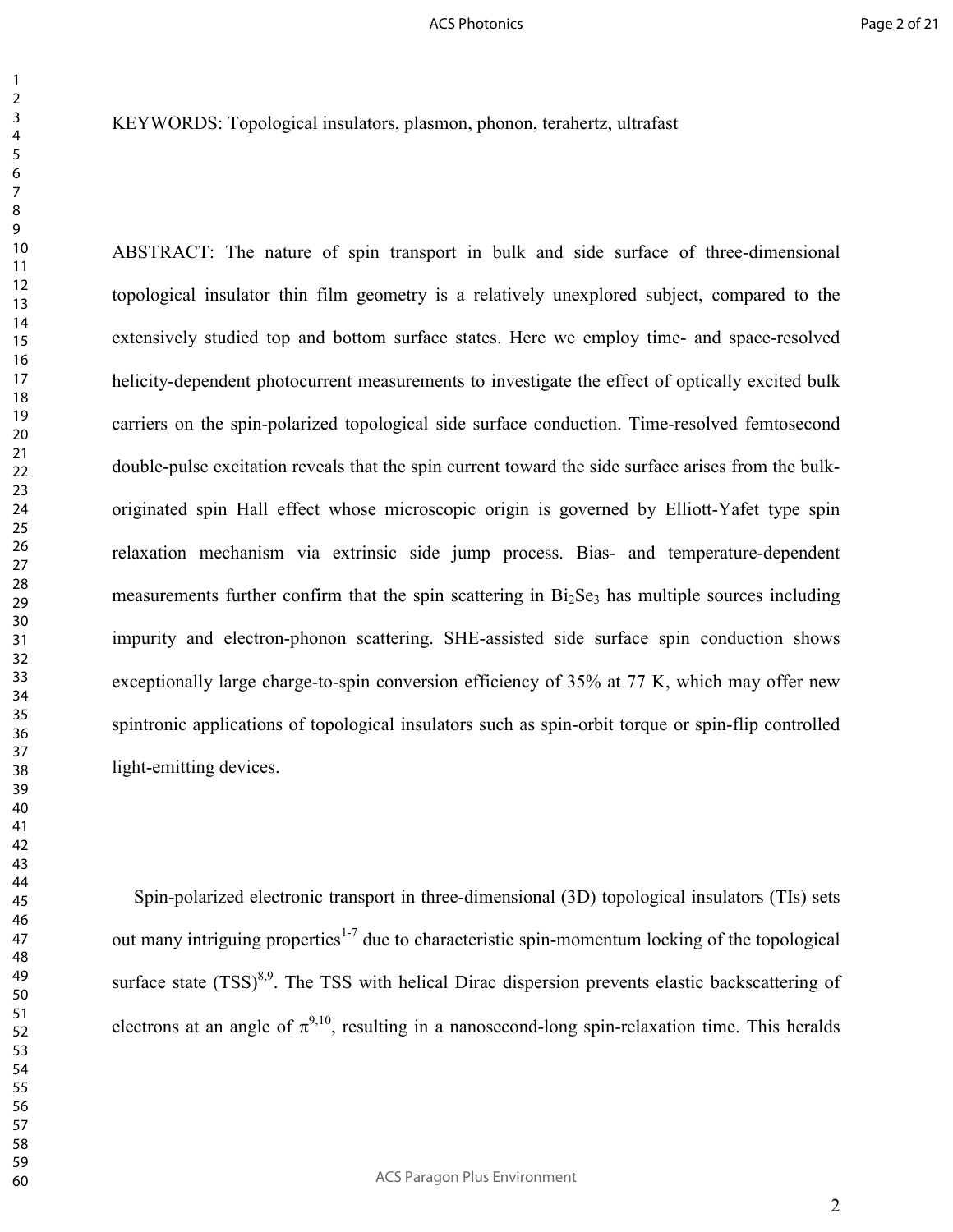#### ACS Photonics

many potential applications including dissipation-less spin filters, low-power consumption spintronics, and next-generation spin-orbit torque memory devices.

To date, in particular for the thin film geometry, studies of the charge and spin transport of TIs have focused on the top and bottom surfaces. Having  $Z_2$  topological order, however, a full 3D nature of TIs indicates the spin-polarized electronic transport is possible through the entire surface area. This implies the topological side surfaces can also carry the spin-momentum locked electrons, although their spin polarization dynamics are largely unexplored so far. Akin to the conventional top-bulk-bottom surface coupling, an important question is the interaction kinetics of the side surfaces with the bulk states<sup>12-16</sup>. In particular, since most 3D TIs are unintentionally highly-doped materials with strong spin-orbit coupling, light helicity can induce spin-polarized current even in the bulk<sup>17</sup>. The associated study of its transport mechanism to the side surface, for example by spin Hall effect  $(SHE)^{15}$  may provide an alternative view on the bulk-surface interactions in 3D TIs as well as toward practical device applications. Compared to the top and bottom surfaces, the side surface conduction also enables to study the bulk-surface spin coupling; this feature is entirely different from the conventional top and bottom surfaces dynamics, as discussed further below.

When spin-polarized electrons from the bulk states reach the side surface, further spin transport along the surface is governed by both the topological spin-momentum locking and the nature of spin-relaxation at the surface with broken inversion symmetry. Recent theories predict that a high concentration of impurities, in particular at the side surfaces, renders TIs to exhibit a long spin-relaxation time via D'yakonov-Perel (DP) mechanism<sup>17</sup>. Based on this fact, the accumulated spin-polarized electrons and the associated photoconductance enhancement can be observed in TI edges, which emerges from the bulk-originated SHE of electrons and the high

ACS Paragon Plus Environment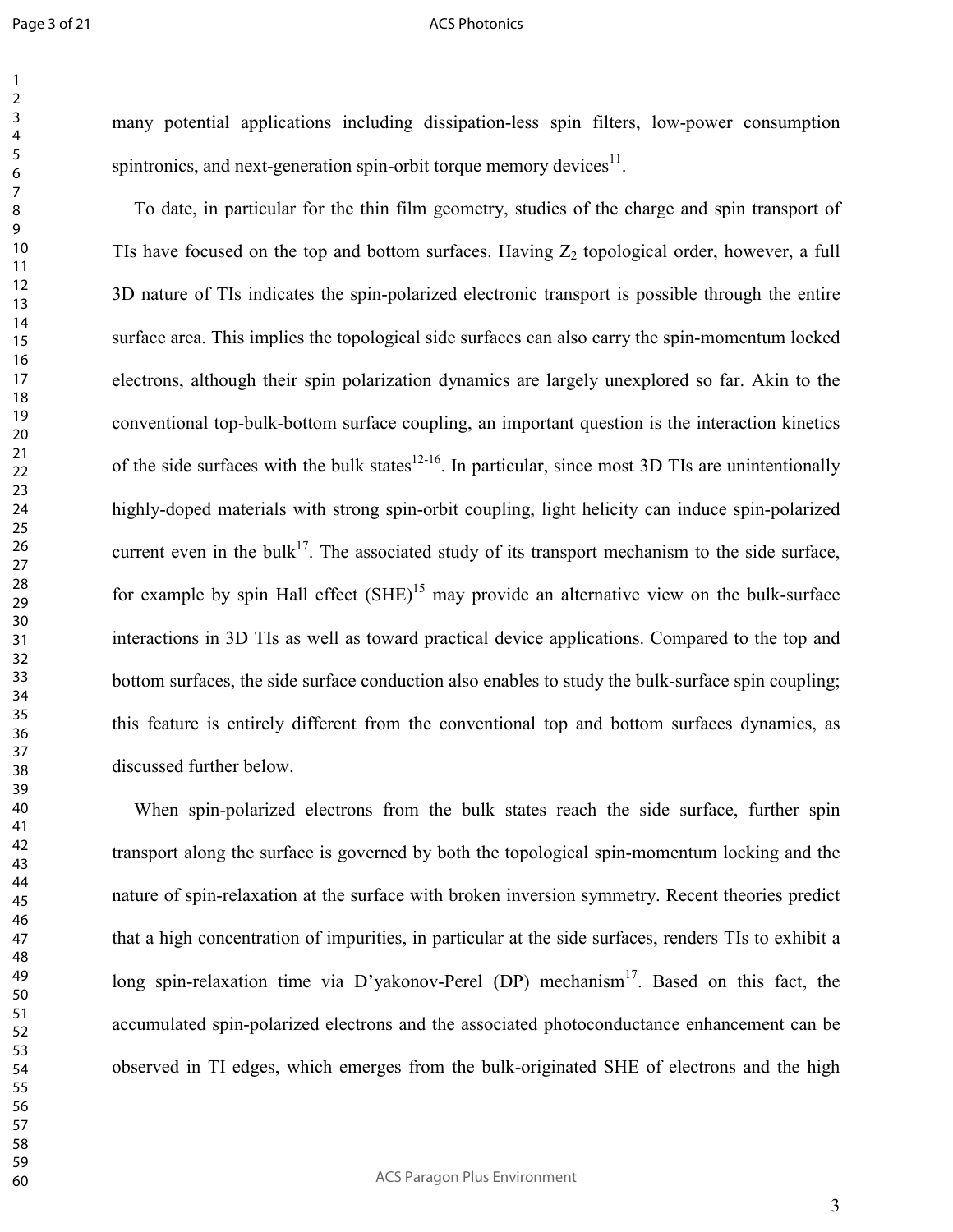impurity concentration in TI surfaces<sup>18</sup>. Although such SHE can be identified via measuring the light-helicity-dependent local photocurrent, microscopic origins of the time-dependent dynamics and the associated spin relaxation mechanism during SHE have not been identified.

In this Letter, we present time-resolved helicity-dependent photocurrent correlation (tr-HDPC) measurements in the  $Bi<sub>2</sub>Se<sub>3</sub>$  3D TI devices. The time- and space-resolved photocurrent measurements and the analysis of helicity-dependent relaxation times verify the qualitative picture suggested by Ref. 18 that HDPC indeed occurs at the side surface assisted by the bulkoriginated SHE. As a key finding of the present experiment, we further show that the bias and temperature dependent spin relaxation time  $\tau_s$  of the SHE-assisted transverse spin current is consistent with the spin relaxation process during the SHE-assisted spin accumulation; our lifetime analysis provides strong experimental evidences of the dominant Elliott-Yafet (EY) type mechanism. Moreover, we find that the emerged bulk SHE is governed by the side jump mechanism among other extrinsic processes such as skew scattering. For the application of harnessing the side surface as an efficient spin-polarized conducting channel, we show that the spin-polarized electrons emerged from the bulk SHE exhibit an exceptionally large charge-tospin conversion ratio, reaching as large as 35% at 77K.

We study the 3D Bi<sub>2</sub>Se<sub>3</sub> TI devices fabricated from a single crystal of Bi<sub>2</sub>Se<sub>3</sub> grown using a melting method. The stoichiometric mixture of Bi and Se was heated at 850 °C for 48 hours, and then cooled to 500 °C with 2 °C/h of cooling rate. After additional 5 days of post-annealing at 500 °C, the topological surface state of the  $Bi<sub>2</sub>Se<sub>3</sub>$  crystal was confirmed by the angle-resolved photoemission spectroscopy as shown in Ref. 19. A mechanically exfoliated  $Bi<sub>2</sub>Se<sub>3</sub>$  flake (typical thickness of 50 nm) was transferred onto a 300 nm  $SiO<sub>2</sub>/Si$  substrate. Contact electrodes across a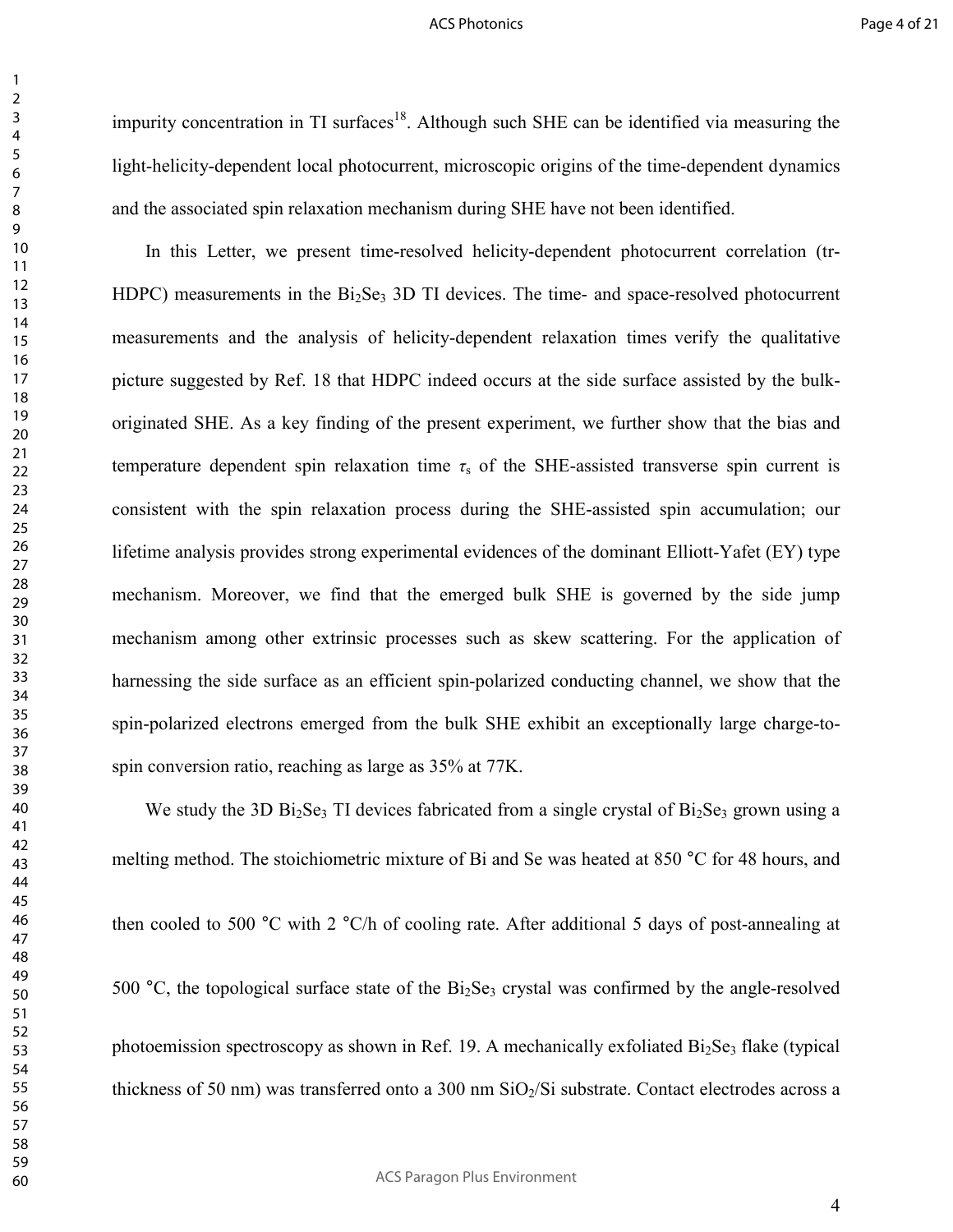5  $\mu$ m long channel were deposited by a thermal evaporator (Ti:Au = 5 nm: 120 nm) after photoresist patterning using a standard photolithography. A complete device is then annealed at 90°C for 1 hour, and stored in high vacuum  $(-1 \times 10^{-5}$  torr) for 1 day to improve the contact characteristics. Two-terminal electronic transport measurement shows Ohmic I-V characteristics

with two terminal resistance of 120  $\Omega$ , a typical value for highly doped bulk conducting Bi<sub>2</sub>Se<sub>3</sub> TI devices<sup>7</sup>.

For the tr- HDPC experiments, two ultrashort near-infrared (1.55 eV) pulses ( $\sim$  50 fs pulse width) were delivered from a 250 kHz Ti:sapphire regenerative amplifier (RegA 9050, Coherent Co.). An optical microscope with x50 objective lens (MPLFLN50x, Olympus Co.) was used to focus the two pulses ( $\sim$  2  $\mu$ m spot size) onto the Bi<sub>2</sub>Se<sub>3</sub> TI devices. The sample was mounted in a LN-cooled optical cryostat onto a motorized xy-translation stage (960-0070-03LS, 980-0942, EKSMA optics Co.). All measurements were performed with the plane of incidence carefully adjusted to be normal to the top surface so that our tr-HDPC measurements reflect the bulk originated photoresponse only.

Figure 1(a) shows the schematic illustration of our tr-HDPC measurements and the bulk SHE-assisted spin-polarized photocurrent along the side surface. In this geometry, normal incidence of light to the top and bottom surface guarantees that light helicity does not affect the in-plane spin polarization of the top and bottom surfaces<sup>3</sup>. Due to high doping, however, the bulk conduction band in TIs, in particular close to the top surface, exhibits a strongly anisotropic spinorbit splitting as well as band bending-induced broken inversion symmetry. The circularly polarized light excites the out-of-plane spin-polarized carriers in the bulk<sup>17</sup>. The spin orientation of photogenerated electrons is determined by the electric field (or momentum) -dependent SHE that results in the transverse spin-polarized current. When the excited laser spot is close enough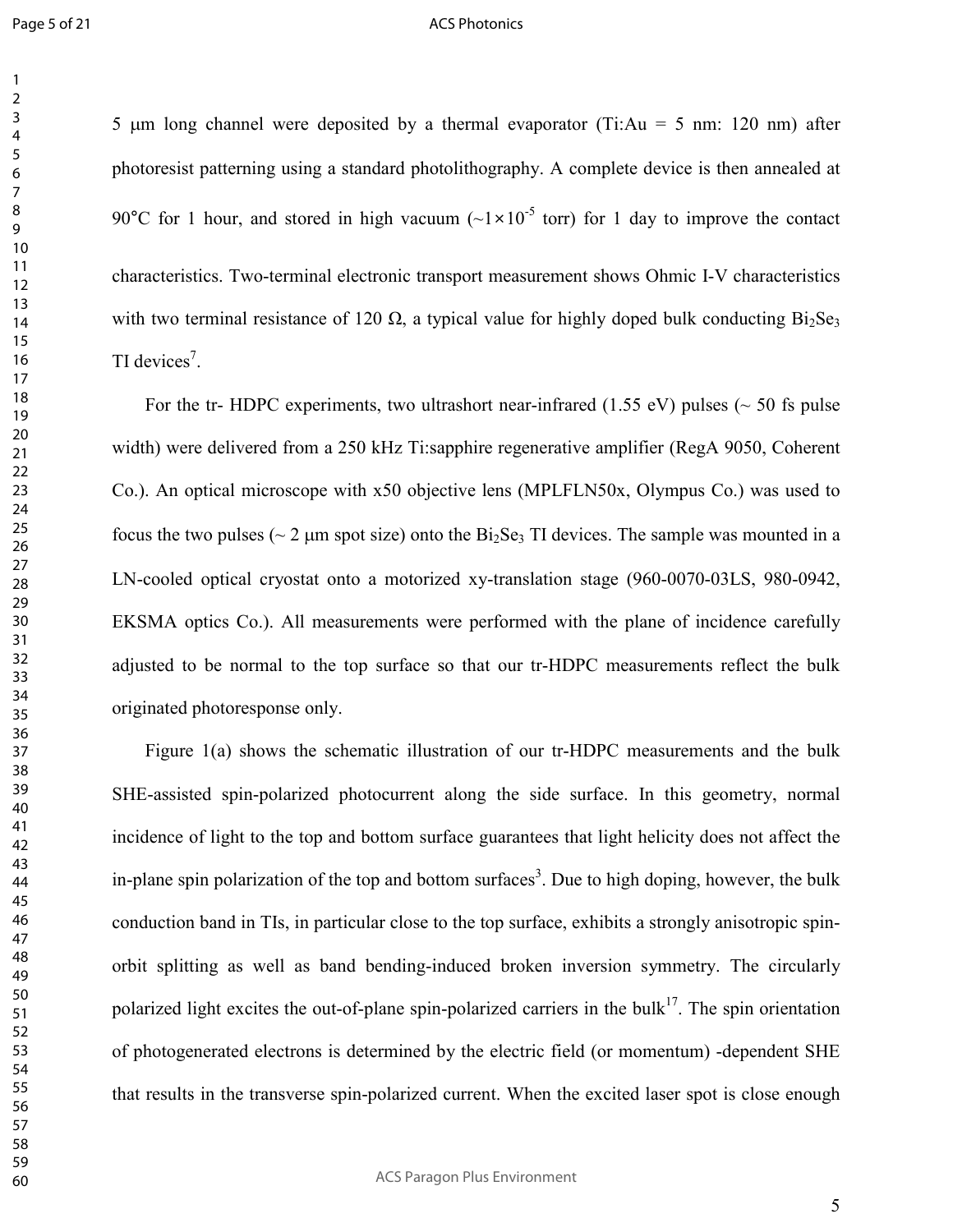to the side edge of lateral TI surface, the spin-polarized electrons with proper spin orientation heading to nearby side surface by SHE survive and accumulate, resulting in the increased photoconductance at the side surfaces<sup>18</sup> which is due to the spin momentum locking as well as because of the compatible spin orientation of the photogenerated carriers. In this manner, the side surface acts as an efficient spin-current read-out channel.

Figure 1(b) shows a typical single-pulse time-integrated photocurrent map performed using a piezo scanning mirror (GVS012, Thorlabs Co.) with unpolarized light. By positioning the longitudinal laser at  $y = 0$  µm along the Bi<sub>2</sub>Se<sub>3</sub> channel, we experimentally exclude the photothermoelectric current contribution (see the line cut of photocurrent in the Fig. 1(b), bottom panel). Figures 1(c) and 1(d) compare the helicity-dependent photocurrent data measured near the right, center, and left edge of TI surface when the transverse laser position is  $x = 4$ , 0, and -4  $\mu$ m, respectively, with opposite polarity of the source-drain bias voltage  $V_{sd}$ . For measurement at  $x = 4$  and  $-4$  um, the laser spot was 1 um away from the TI channel edges. The solid curves are fits to the measured traces using the following helicity-dependent photocurrent model<sup>3,5</sup>:

$$
I(\theta) = C\sin(2\theta) + L_1\sin(4\theta) + L_2\cos(4\theta) + D.
$$
 (1)

Here, *C* is the photocurrent contribution associated with the circularly polarized light with the period of π.  $L_1$  and  $L_2$  are the contributions related to the linearly polarized light with the period of  $\pi/2$  described by the linear photogalvanic and the photon drag effect, respectively<sup>3,5</sup>, and *D* is the helicity-independent photocurrent component. Compared to the helicity dependence at  $x = 0$ um with dominant period of  $\pi/2$ , we see that the oscillatory photocurrent at both  $x = 4$  and -4 µm are dominated by the *C* component associated with the spin-polarized electrons (dominant period of  $\pi$ ), although the incident light wavevector is perpendicular to the *x*-*y* plane of the Bi<sub>2</sub>Se<sub>3</sub> TI channel. Sign reversal of the  $C$  component is observed when the polarity of  $V_{sd}$  is reversed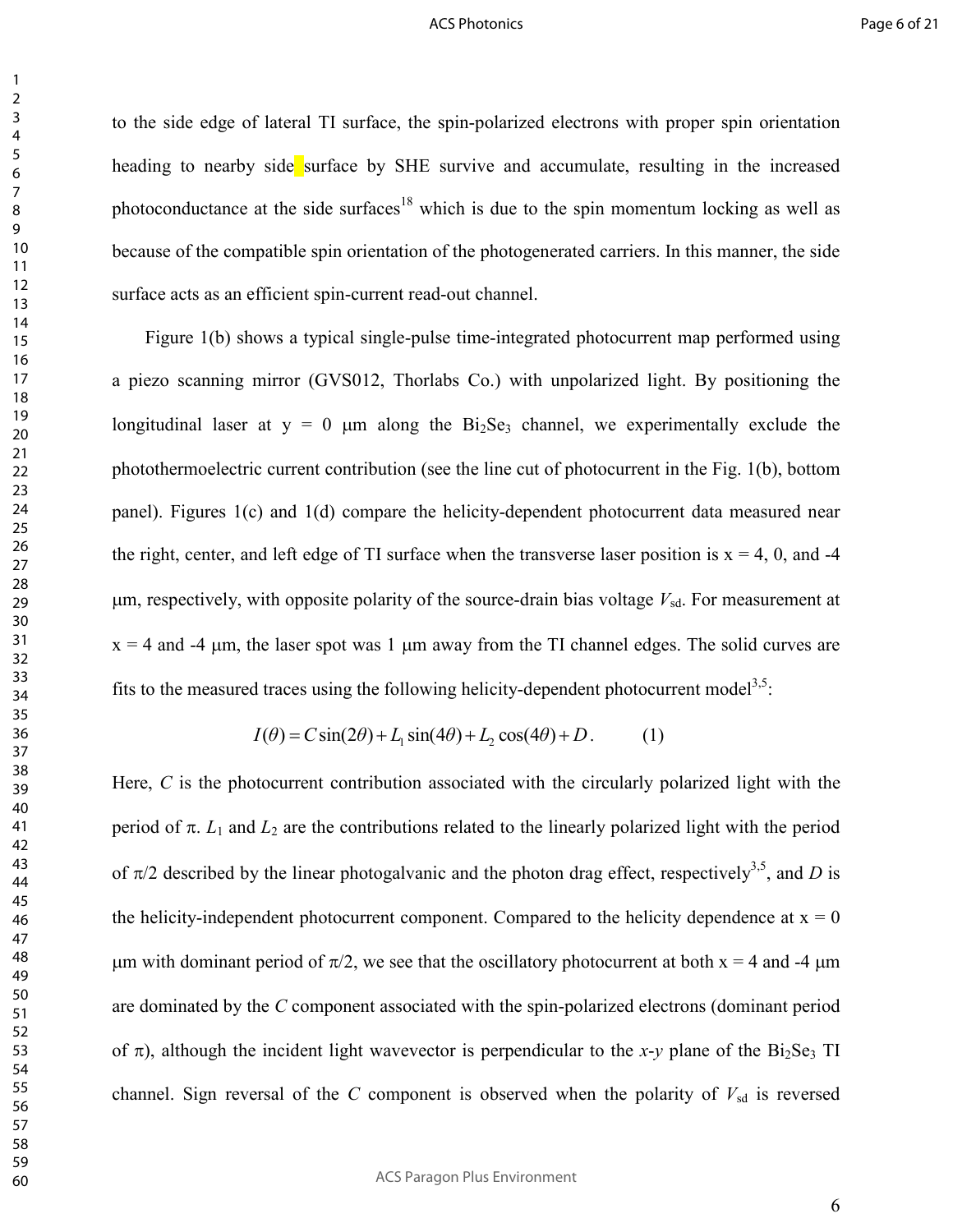(compare Figs. 1(c) and 1(d)) as well as when the laser excites on the opposite edge (top and bottom panel in Figs. 1(c) and 1(d)). We also note that the significant HDPC is observed only at non-zero  $V_{sd}$  even at the edges, indicating that both the bias-driven current direction and magnitude plays a crucial role in elucidating the physical origin of HDPC.

Consistent with the recent observation in Ref. 18 and the qualitative picture given above, we interpret the enhancement of *C* at the edges to occur in the topological side surface of the  $Bi<sub>2</sub>Se<sub>3</sub>$ assisted by the bulk-generated spin polarization accumulated to the edges via SHE. Specifically, the right side panels in Figs.  $1(c)$  and  $1(d)$  show the schematic illustrations of the relationship between SHE and the side-surface conduction direction. In this interpretation, the spin accumulation induced by the bias-driven current density (black dashed lines) is governed by the out-of-plane spin polarization at the left and right edge of the lateral surface (blue and red arrows). We expect in principle that the spin dynamics is governed by the following two effects: (i) relatively fast spin relaxation during a bulk to side surface transport via SHE and (ii) relatively slow spin relaxation at the side surface. However, the previous study demonstrated that the spin-polarized transport time at the side surface is on the order of a few hundreds of ps due to the spin momentum locking and the DP mechanism<sup>18</sup>. Thus in this study, we focus on the short time scale (up to 10 ps), neglecting the effect of spin relaxation at the side surfaces, and thereby we focus on the dynamics during the bulk spin transport.

We first verify that the enhanced photocurrent at the edges indeed originates from spinpolarized carriers excited from the bulk. Normal incidence geometry ensures that the observed photocurrent is associated with the bulk-carrier generation; firstly because the carriers can be coupled to spin polarization of the top or bottom surface only when the light is injected in an oblique plane-of-incidence and secondly due to the fact that the direct excitation from the side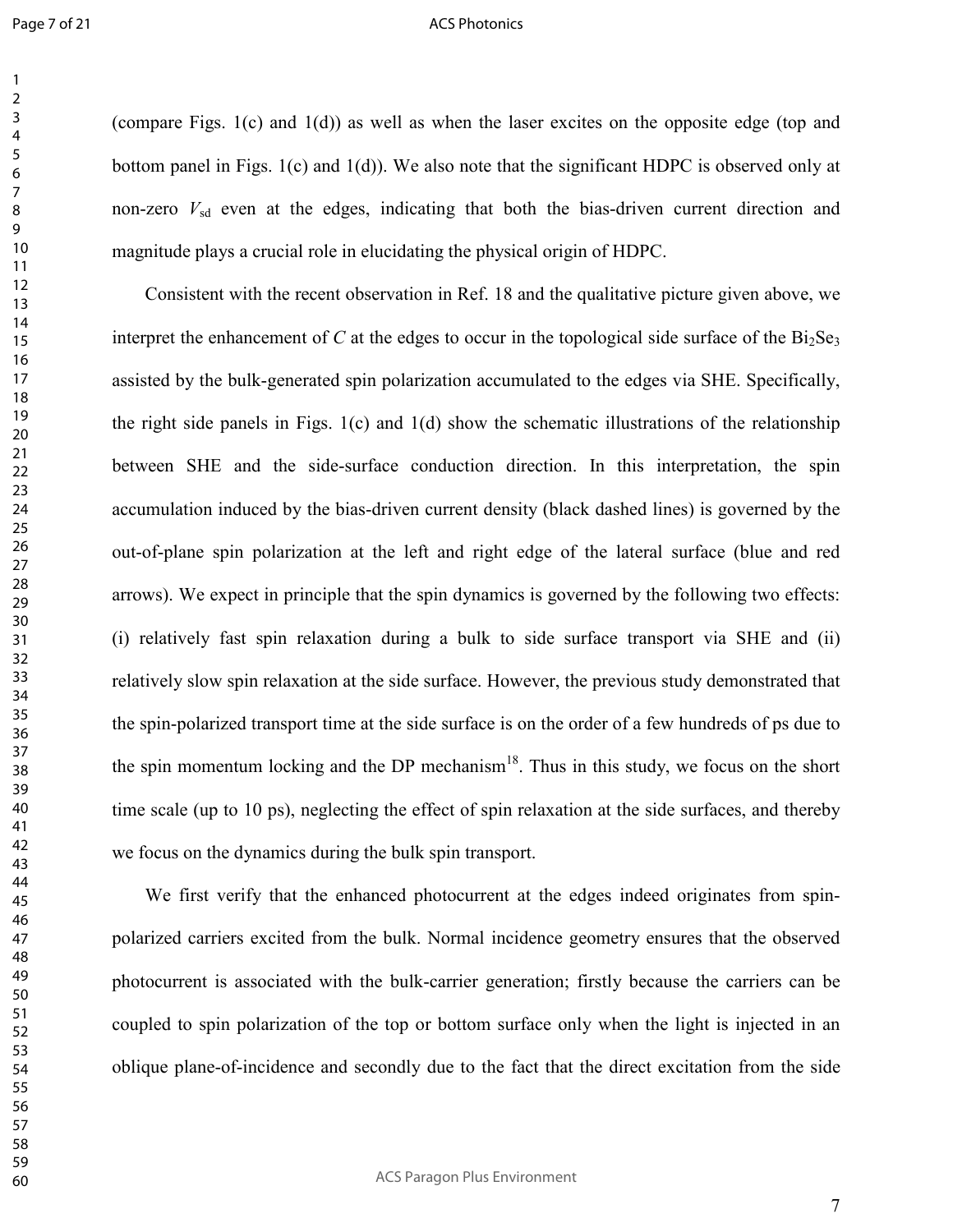surface can be neglected due to the small optical cross section<sup>18</sup>. Figure 2(a) shows the laser power *P* dependent photocurrent, measured at  $x = 4$  µm with linearly (black) and circularly (red) polarized light when  $V_{sd} = 0$  V. The single-pulse photocurrent reverses the sign with increasing *P* and exhibits a super-linear behavior regardless of the incident laser polarization. This characteristic sign reversal indicates that the lifetime-limited photoconductance in the bulk and surface states saturates, and the photoconductance is dominated by the bolometric photoconductance when  $P > 10 \mu W$ . The bolometric photoconductance stems from the optical heating of phonon bath in heavily doped 3D TI, where the bulk states occupy a larger portion of the phonon bath than the surface; the photocurrent response in a high power regime denotes the dominant contribution of the bulk channel to the photocurrent. Using two-pulse excitation, whose inter-pulse delay is separated by a time ∆*t*, we show in Fig. 2(b) the result of timeresolved photocurrent correlation (TRPC) measurement. The data exhibits a peak at time zero (∆*t*  $= 0$ ), consistent with the super-linear characteristics observed in Fig. 1(a). The fast relaxation time of 1.83 ps obtained from an exponential fit strongly supports that the main contribution to the initial photocurrent relaxation is the bulk carriers<sup>20,21</sup>.

To further examine the dynamic behavior of the bulk-induced SHE, we measured tr-HDPC at the edges. Figure 2(c) is the tr-HDPC data as a function of two-pulse delay ∆*t* with varying probe-pulse helicity while the pump is the right-handed circularly polarized light. Distinct helicity dependence was observed. The photocurrent magnitude is maximum (minimum) when the helicity of each pulse is identical (opposite), while the decaying dynamics is fast only when the helicity of two pulses is the same. Taking the HDPC result at a fixed ∆*t*, for example at ∆*t* = 0, 2, 8 ps (Fig. 2(d)), we plot in Fig. 2(e) the ∆*t*-dependent *C, L*1, *L*2, and *D* components obtained from fits to the HDPC results using Eq.(1). The components *C* and *D* show similar decaying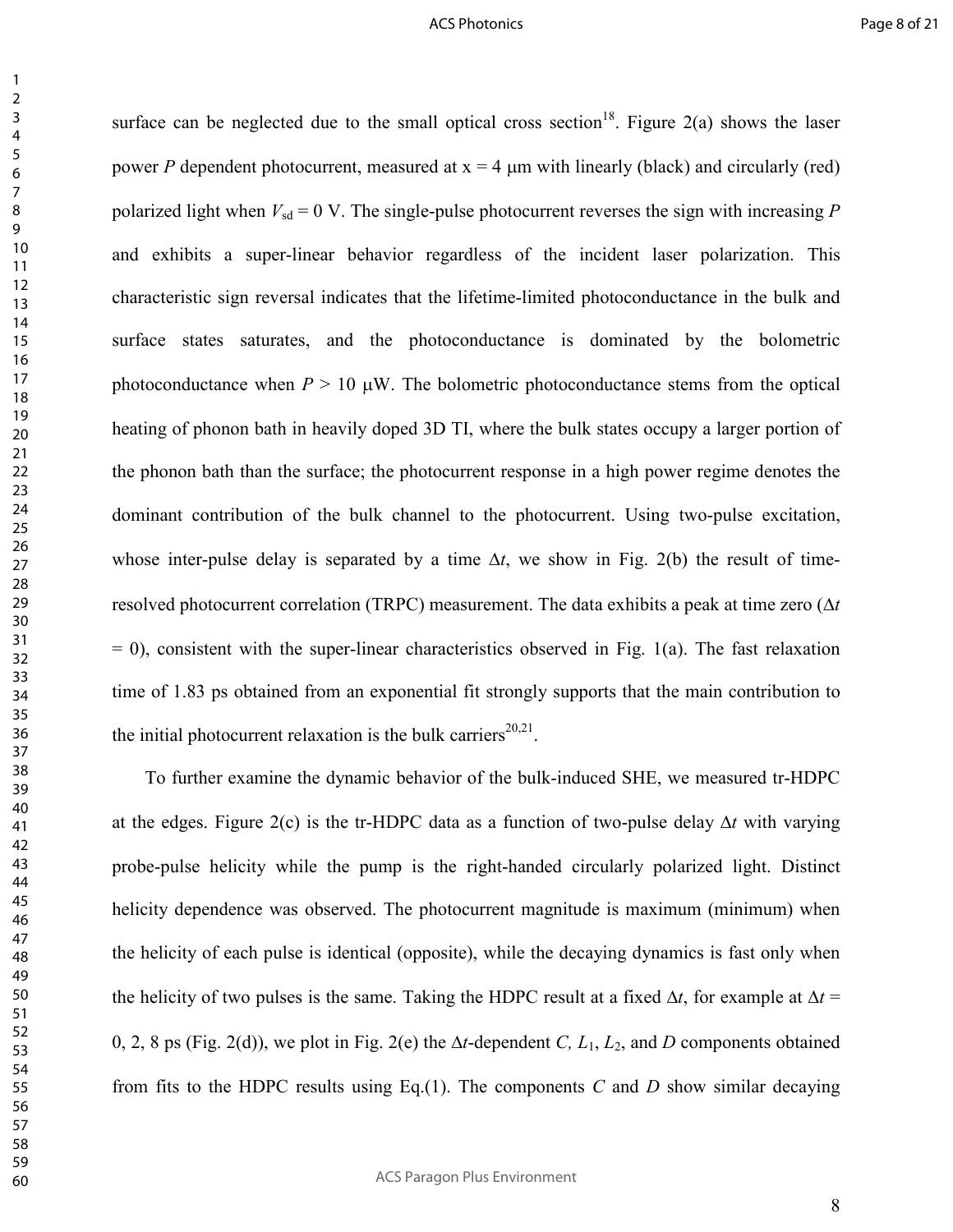characteristics, which further corroborate that the topological side surface photocurrent originates from the bulk SHE-induced spin-polarized current. Clearly,  $L_1$  and  $L_2$  do not show such a time-dependent behavior. Therefore, we can attribute *C* and *D* components to the spin and momentum dynamics of the photogenerated bulk carriers, respectively. The measured relaxation time scale of *C*, together with the similar transient of *D*, reflects that it is the spin and momentum relaxation time of the SHE-driven spin-polarized carriers as they head toward the TI side surface.

Investigating the relationship between spin vs. momentum relaxation time ( $\tau_s$  and  $\tau_m$ , respectively) provides a crucial information on the spin relaxation mechanism. In metals and doped semiconductors, the spin relaxation is mostly governed by EY (DP) mechanism, which possesses a characteristic spin vs. momentum scaling as  $\tau_s \propto \tau_m (\tau_s \propto 1/\tau_m)^{22,23}$ . To correlate between  $\tau_s$  and the experimentally measured time constants, we define the relaxation time constants of *C* and *D* as  $\tau$ <sub>C</sub> and  $\tau$ <sub>D</sub>, respectively, and perform a series of  $V_{sd}$  -dependent tr-HDPC measurements (see for example Fig. 3(a)). The photocurrent associated with the parameter *C* consists of both momentum relaxation at the bulk state extraneous to the spin and the spin relaxation of the SHE-induced spin current. Using Matthiessen's rule, this consideration can be applied to describe the relationship as

$$
\tau_{s} = \frac{\tau_{m} \tau_{C}}{\tau_{m} - \tau_{C}}, \quad (2)
$$

where we assume  $\tau_D$  only reflects the momentum relaxation so that  $\tau_D = \tau_m$ . Figure 3(b) shows the plot of  $\tau_s$  vs.  $\tau_m$  with different  $V_{sd}$ . The data clearly show a positive correlation. We note that the exact proportionality is difficult to be determined in the present experiment since the proportionality between the two time constants can vary as a function of  $V_{sd}$ . Moreover, the linear relationship may not necessarily hold if multiple spin-scattering sources of EY mechanism are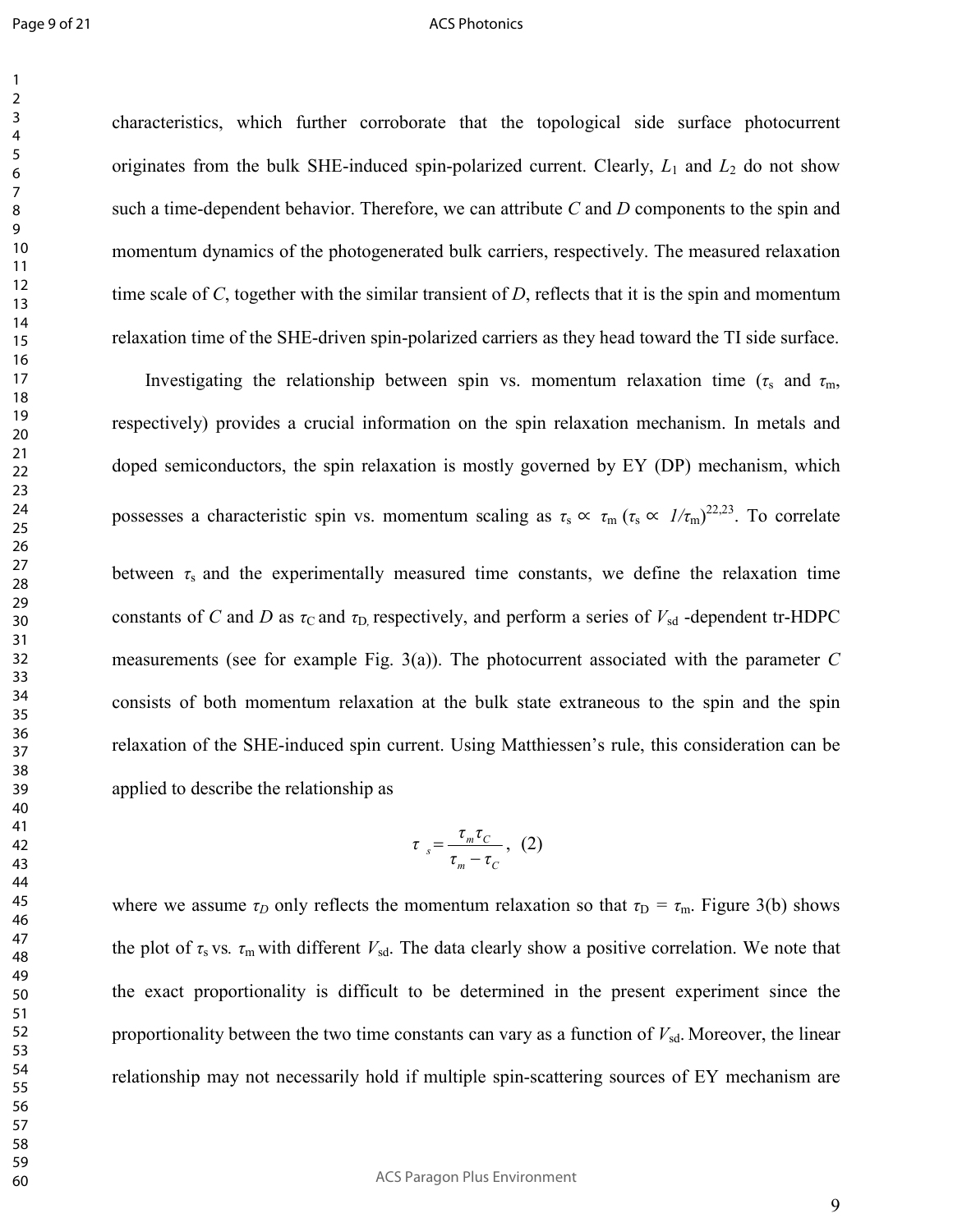present (e.g. impurities of different species, phonons, etc.). However, the positive correlation should be satisfied even in this scenario, so that the observed proportional relationship between *τ*<sup>s</sup> and  $\tau_m$  suggests that the spin relaxation during SHE is dominated by the EY mechanism. Below, by showing similar analysis as a function of *T*, we further show that multiple spin-scattering sources are indeed present in the  $Bi<sub>2</sub>Se<sub>3</sub>$  TI.

Spin Hall effect in semiconductors is known to be dominated by various scattering mechanisms such as skew scattering or side jump process. While both mechanisms have an impurity scattering as a common origin, the Boltzmann transport theory suggests that the side jump process is responsible if the spin transport lifetime, represented by  $\tau_c$  ( $V_{sd}$ ) in our experiment, is independent of spin-Hall conductance  $G_{SH} = I_{ph,C}/V_{sd}$  <sup>15</sup>. Figure 3(c) shows that  $G_{\text{SH}}$  is indeed independent of  $\tau_{\text{C}}$  which suggests that the side jump process is the origin of the SHE-induced spin-polarized current. Meanwhile,  $V_{sd}$  also controls the amount of charge injection to the channel so that the relative ratio between the measured spin-dependent and the spinindependent photocurrent  $I_{ph, C/D}$  can be interpreted as a charge-to-spin conversion efficiency<sup>24-26</sup>. The measured efficiency is exceptionally large, reaching above 35% (Fig. 3(c), inset), which is the largest value compared to 33% in a best-known tungsten thin films on  $\text{CoFeB}^{25}$ . We also note that this efficiency does not degrade even at high  $V_{sd}$ , showing that the  $Bi<sub>2</sub>Se<sub>3</sub> SHE-assisted side$ surface channel can support a large magnitude of spin-polarized current. Further experimental investigations such as spin-orbit torque measurements using a ferromagnetic metal may be necessary to understand the extraordinarily large charge-to-spin conversion efficiency in the bulk TI states.

Having confirmed the leading role of EY mechanism and side jump process to the spin relaxation during SHE, we now show that the spin transport in the TI bulk contains multiple EY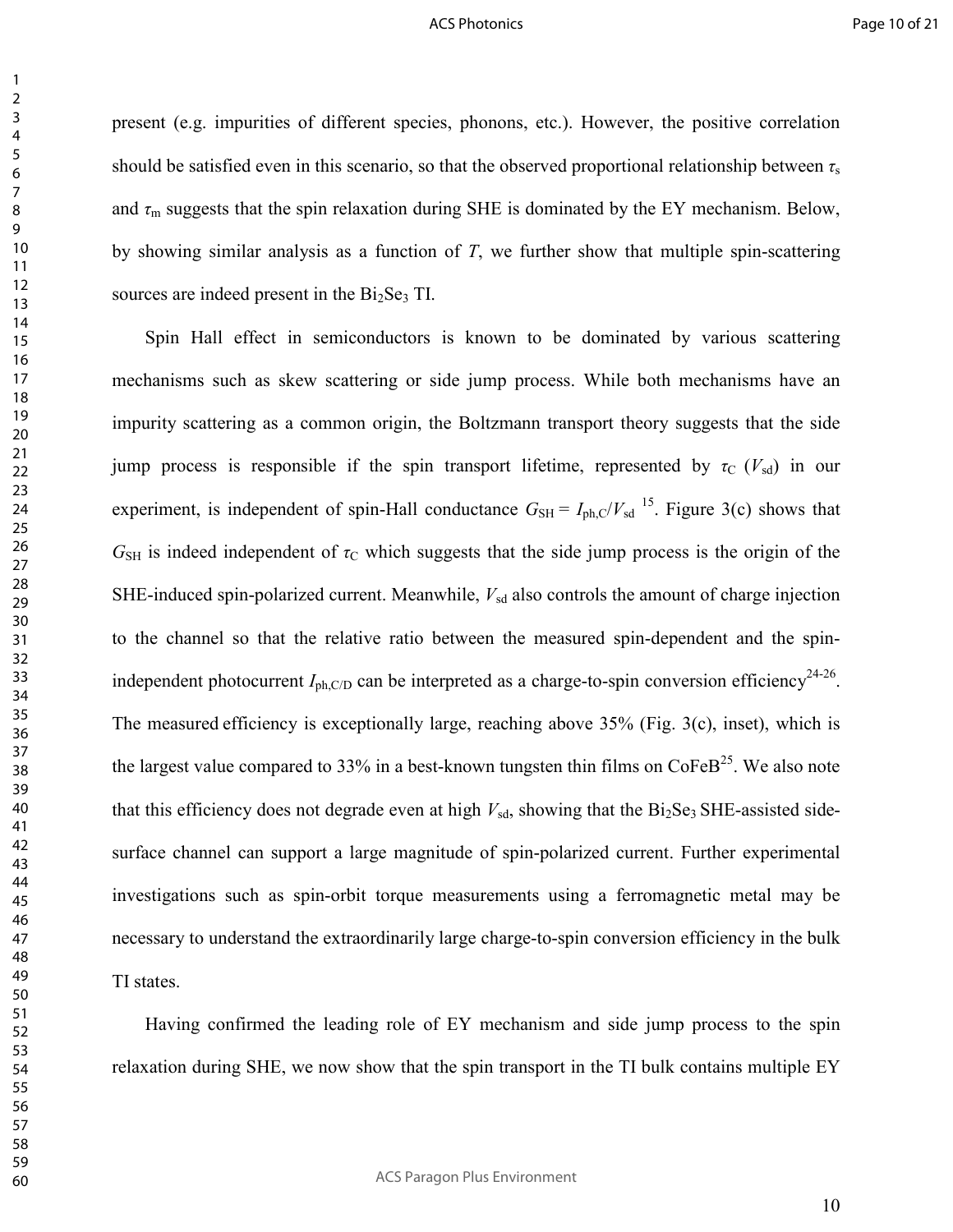#### ACS Photonics

scattering sources by performing *T*- and fluence-dependent tr-HDPC measurements; for example, see in Fig.  $4(a)$  for the *T*-dependent tr-HDPC. Similar to the  $V_{sd}$ -dependent analysis, we identify the EY spin relaxation-dominated mechanism, which is followed by the observed positive and highly nonlinear correlation between  $\tau_s$  vs.  $\tau_m$  as shown in Fig. 4(b). Considering the fact that standard EY mechanism can be expressed by a linear relationship between  $\tau_s$  and  $\tau_m$  with impurity scattering regime, this feature suggests that the scattering source other than impurity also plays a significant role. In this experiment, increasing *T* can affect either hot-electron generation or lattice heating. To resolve this issue, we perform the pump-fluence *F* dependent tr-HDPC measurements with a fixed  $V_{sd}$  of 0.4 V. As shown in Fig. 4(c),  $\tau_s$  does not vary significantly with *F*. Based on the observation, we rule out the hot-electron generation as the primary factor in the *T*-dependent spin transport dynamics. Rather, prior investigations in the  $Bi<sub>2</sub>Se<sub>3</sub>$  thin films have shown that a strong intrinsic electron-phonon deformation potential is in the order of 20 eV, which poses a limit on the electronic mobility at finite  $T^{27}$ ; based on which, we attribute the electron-phonon scattering to the main source of the additional EY scattering. Thus, based on the observed  $V_{sd}$  and *T* dependence, we conclude that SHE in our doped  $Bi_2Se_3$ device is governed by EY relaxation mechanism with electron-acoustic phonon and impurity scattering as the main spin-scattering sources.

In conclusion, a series of tr-HDPC measurements near the edge of the 3D TI geometry show that the spin-polarized side surface conduction stems from the bulk-generated SHE, during which EY mechanism and side jump process dominates the spin relaxation. We also show that the main spin-scattering sources of EY mechanism are the impurity and electron-phonon scatterings. Since the measured charge-to-spin conversion efficiency of 35 % is extremely large, we expect that our results are important in seeking an efficient route to further engineer the bulk-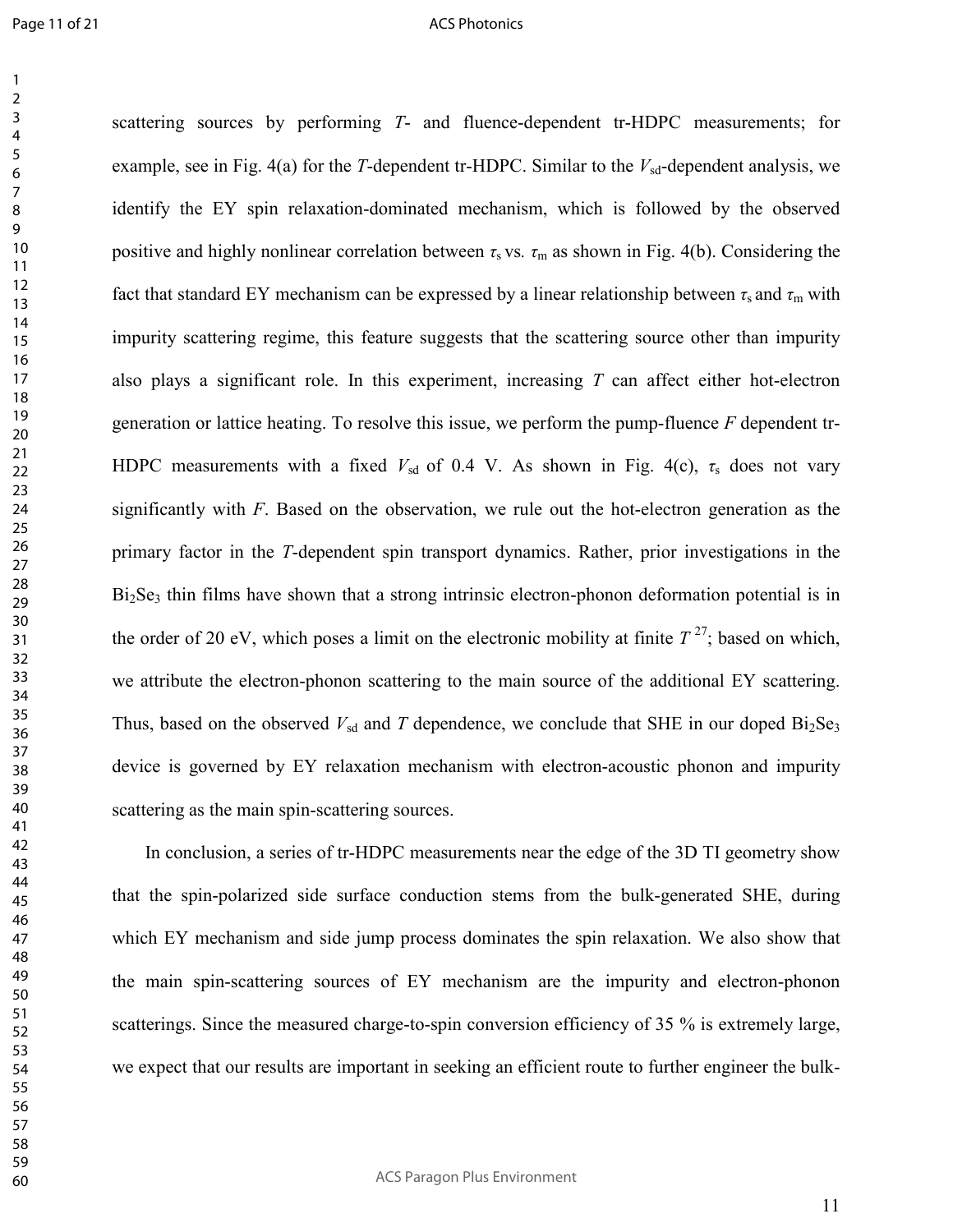surface spin coupling and the spin-polarized photocurrent enhancement, which may provide a second look toward new TI-based spintronic applications.

## FIGURES



Figure 1. (a) An overview of the experiment. Main panel: Schematic illustration of the spinpolarized photocurrent signal generation. External field  $E$  from the bias voltage  $V_{sd}$  generates the spin current (purple arrow) due to the spin Hall effect (SHE). Right top panel: Schematic diagram for the time-resolved photocurrent measurements. The femtosecond laser is split and combined via a non-polarizing beam splitter. A mechanical delay stage is placed to control the two-pulse delay ∆*t* for the time-resolved measurement. Right bottom panel: Optical image of the  $Bi<sub>2</sub>Se<sub>3</sub>$  two-terminal device. The scale bar is 10  $\mu$ m. (b) A typical two-dimensional (2D) photocurrent map is shown when  $V_{sd} = 0$  V. Black dots on the contour plot indicate the transverse position at  $x = 4$  and  $-4$  µm. Bottom panel: Line-cut data of the photocurrent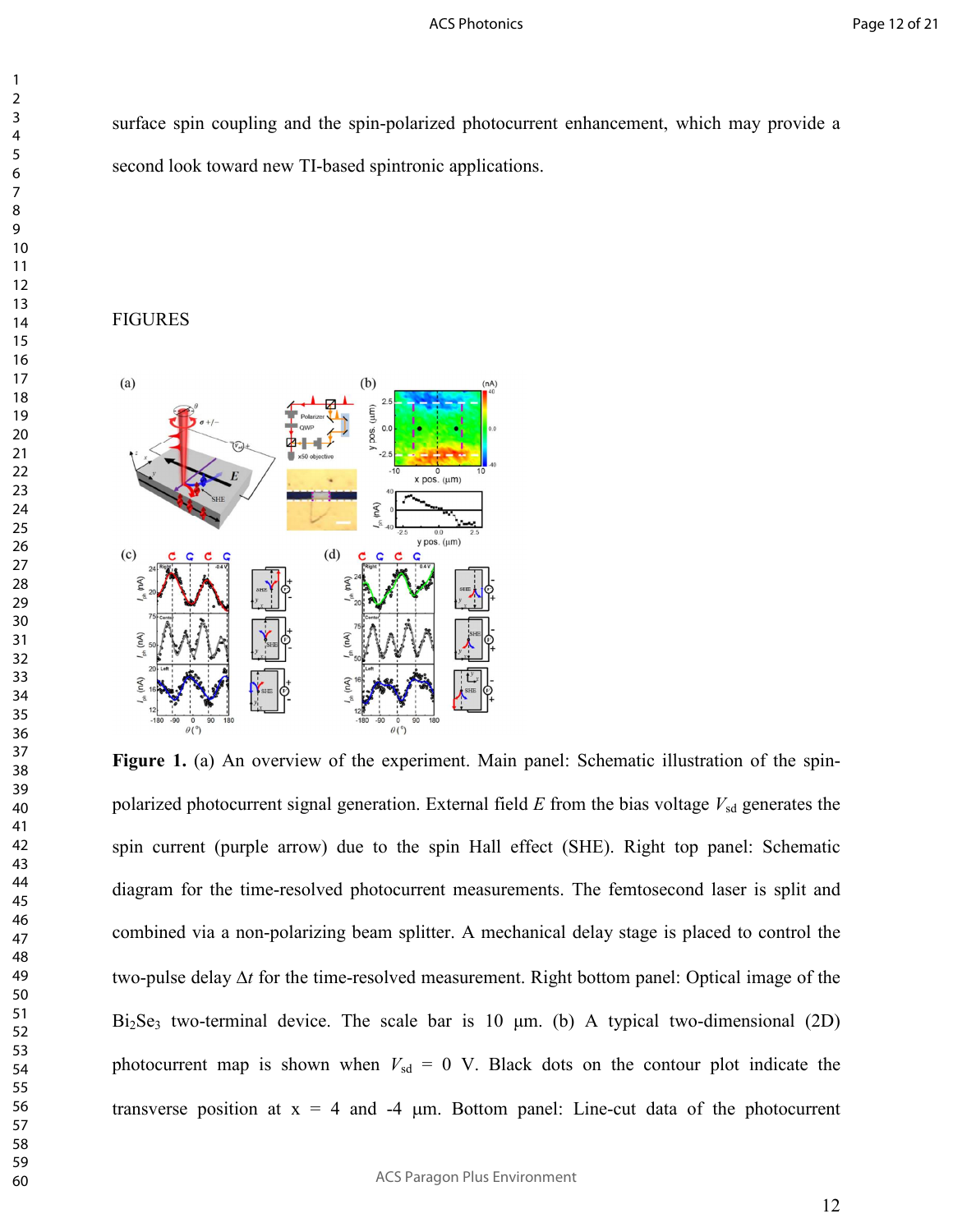distribution along the y-axis. (c-d) Photocurrent  $I_{ph}$  with  $V_{sd} = -0.4$  V (c) and  $+0.4$  V (d) as a function of a quarter wave plate angle  $\theta$ . In Figs.(c) and (d), top, middle, and bottom panel correspond to the data measured for the transverse beam spot position at  $x = 4$ , 0, and -4  $\mu$ m, respectively. The corresponding schematics are shown on the right side of the data. Solid curves are fits to the data using Eq. (1).



**Figure 2.** (a) Laser power *P* dependent  $I_{ph}$  at  $x = 0$  µm with linearly (black) and circularly (red) polarized light when  $V_{sd} = 0$  V. Shaded area denotes the specific range of power used in the experiment. Inset: A zoon-in view for  $P < 10 \mu W$ . (b) Time-resolved photocurrent trace is shown when temperature  $T = 77$  K and  $V_{sd} = 0.4$  V. The pump is linearly polarized (30  $\mu$ W) and the probe is circularly polarized (30  $\mu$ W). The Solid curve is an exponential fit with a best fitting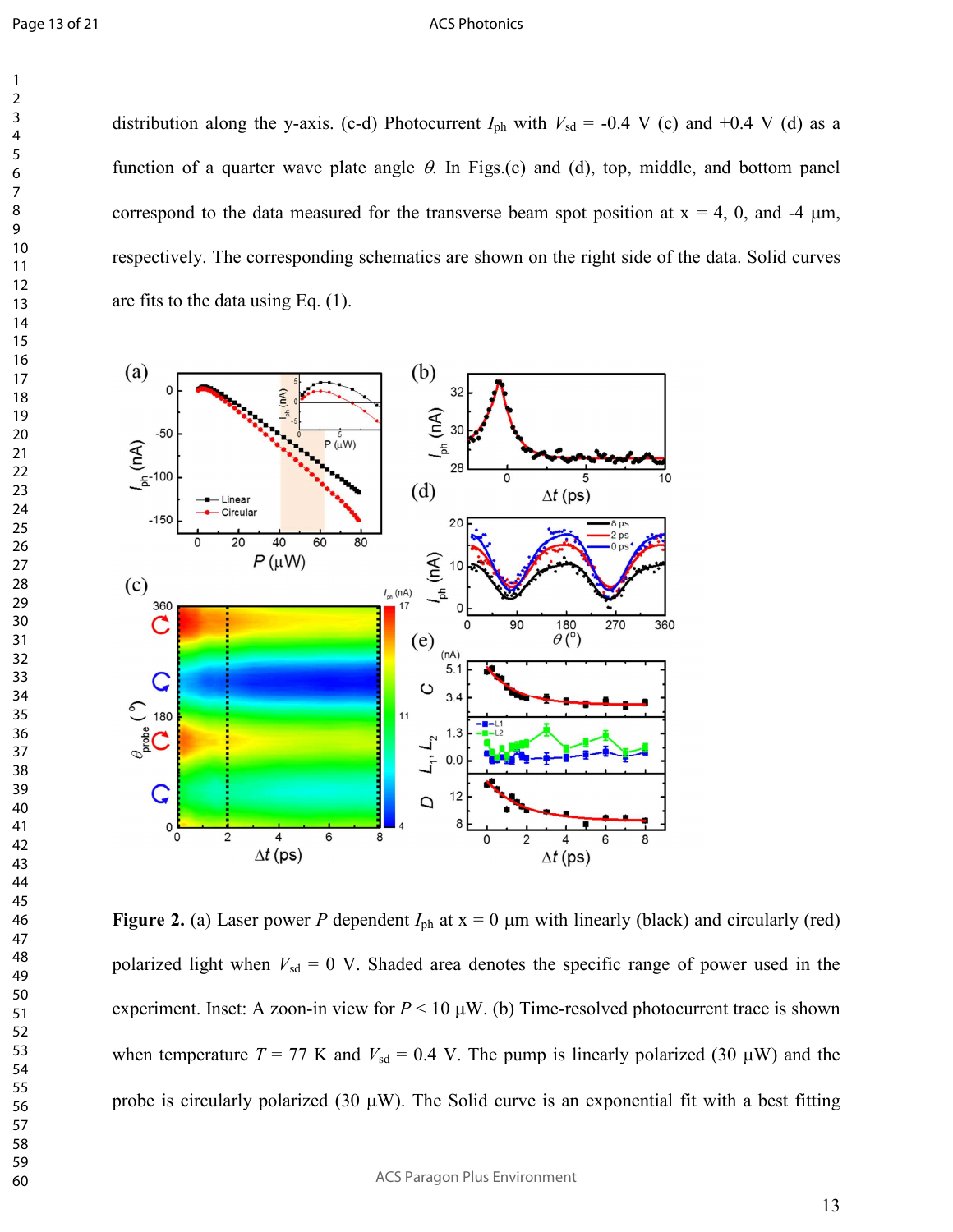parameter of the relaxation time of 1.83 ps. (c)  $I_{ph}$  as a function of  $\theta$  and  $\Delta t$ . The measurement conditions are:  $T = 77$  K,  $V_{sd} = 0.3$  V. (d) Line-cut of (c) at  $\Delta t = 0$ , 2, and 8 ps. (e) Timedependent photocurrent component *C, L*1*, L*2*,* and *D* extracted from Eq. (1) is shown as a function of ∆*t*. Note that we observe a similar relaxation time for *C* and *D*.



**Figure 3.** (a) Helicity-dependent photocurrent component *C* as a function of ∆*t* in the range of  $V_{sd}$  from 0 to 0.5 V (from bottom to top curves). (b) The spin relaxation time  $\tau_s$  was calculated using Eq. (2), and the data are plotted as a function of the momentum relaxation time  $\tau_{m}$ . (c) Spin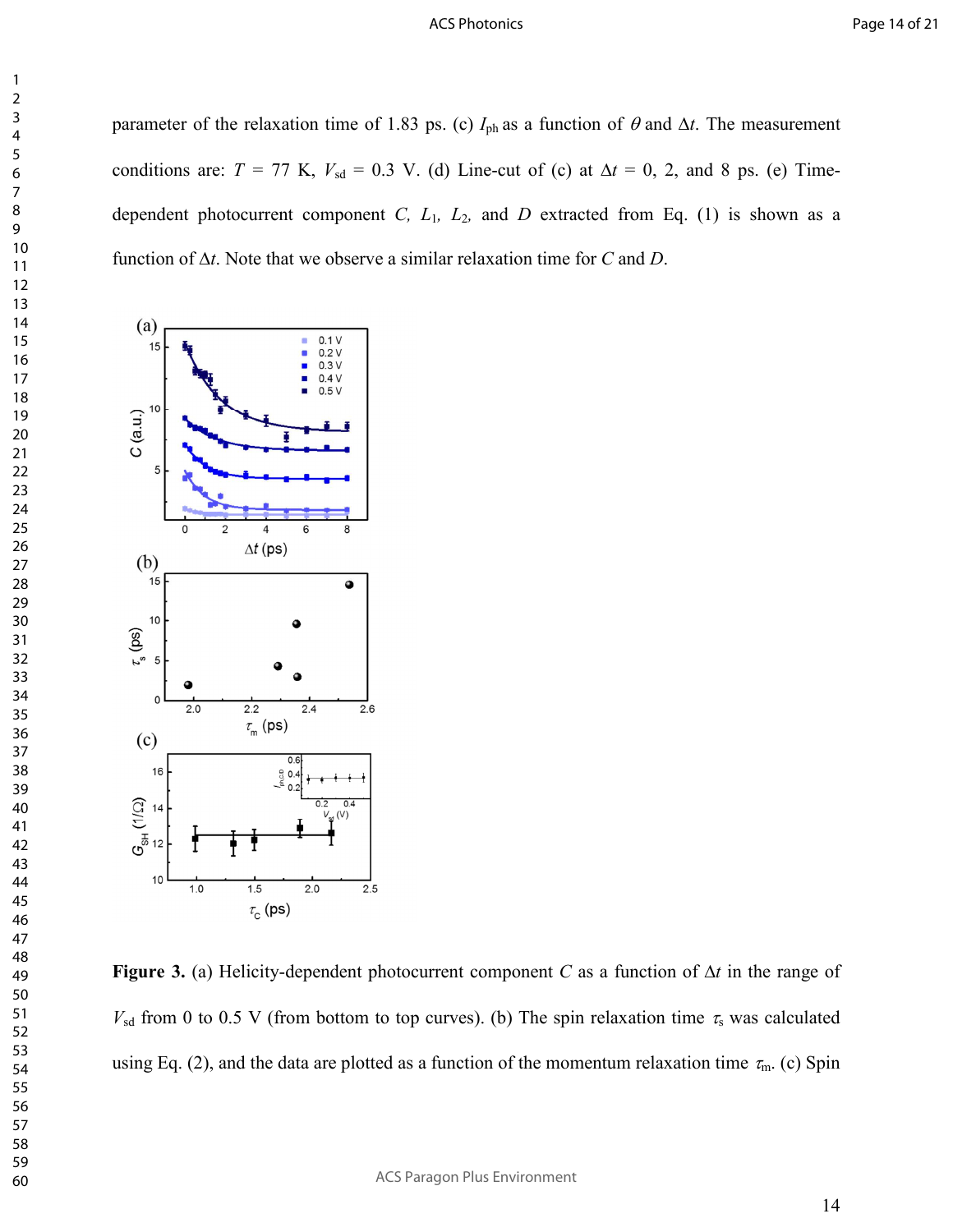### ACS Photonics

Hall conductance  $G_{\text{SH}}$  is shown as a function of the helicity-dependent relaxation time  $\tau_{\text{C}}$ . Inset: Charge-to-spin conversion efficiency *I*ph,C/D vs. *V*sd.



**Figure 4.** (a) Helicity-dependent photocurrent component *C* is shown as a function of ∆*t* for several lattice temperature *T*. (b) Calculated  $\tau_s$  using Eq. (2) is shown with respect to  $\tau_m$ . (c)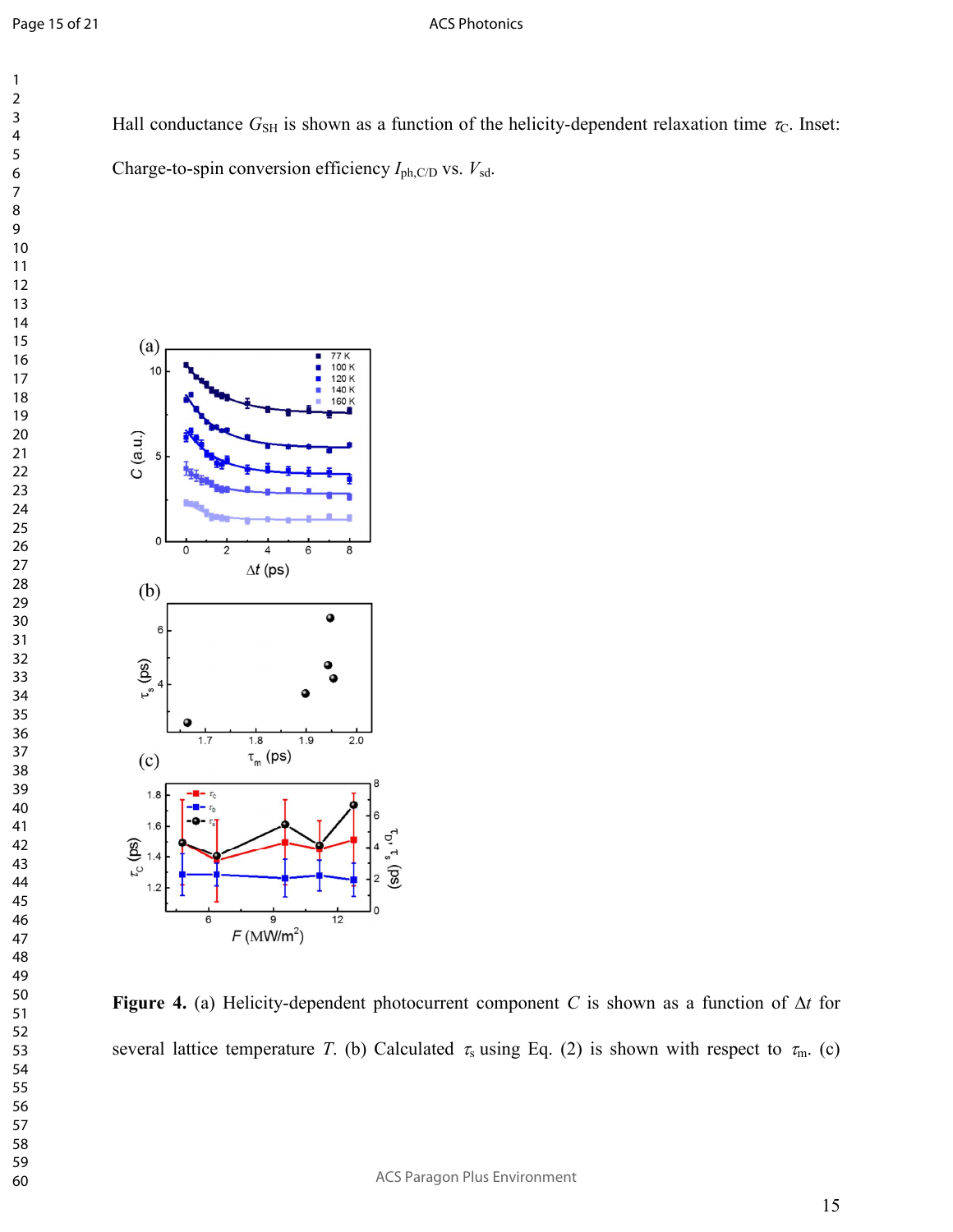Helicity dependent  $\tau_c$ , helicity-independent  $\tau_D$ , and  $\tau_s$  are plotted as a function of the pump fluence *F*.

# TABLE OF CONTENTS



# ASSOCIATED CONTENT

**Supporting Information.** Additional information provided. This material is available free of charge via the Internet at http://pubs.acs.org.

AUTHOR INFORMATION

# **Corresponding Author**

\*Email: hychoi@yonsei.ac.kr, dohunkim@snu.ac.kr

# **Notes**

The authors declare no competing financial interest.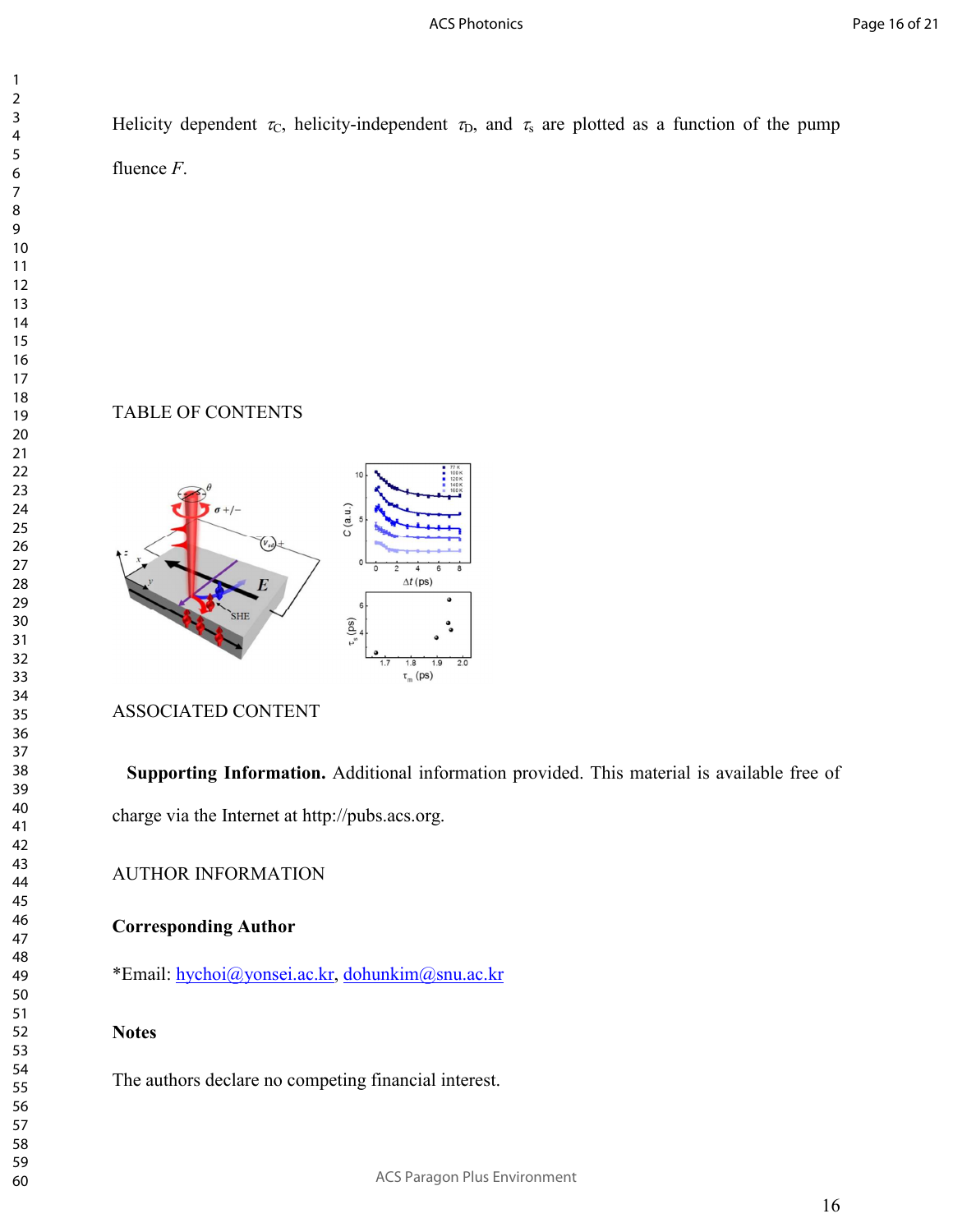## ACKNOWLEDGMENTS

J.L., S.S., S.P., S.C., S.L, C.I., S.C., and H.C. was supported by the National Research Foundation of Korea (NRF) through the government of Korea (MSIP) (grant nos. NRF-2016R1A4A1012929 and NRF-2015R1A2A1A10052520) and the Global Frontier Program (grant no. 2014M3A6B3063709). H.K. and J.S.K. were supported by SRC Center for Topological Matter (grant no. 2011-0030785) and Max-Plank POSTECH/KOREA Research Initiative (grant no. 2016K1A4A4A01922028). J.K. and D.L. were supported by the Basic Science Research Program through the NRF funded by MSIP (grant no. NRF-2015R1C1A1A02037430).

## **REFERENCES**

- (1) Huang, Y. Q.; Song, Y. X.; Wang S. M.; Buyanoa, I. A.; Chen. W. M. Spin injection and helicity control of surface spin photocurrent in a three dimensional topological insulator. *Nat. Commun.* **2017**, 8, 15401.
- (2) Li, C. H.; van't Erve, O. M. J; Robinson, J. T.; Liu, Y.; Li, L.; Jonker, B. T. Electrical detection of charge-current-induced spin polarization due to spin-momentum locking in Bi2Se3. *Nat. Nanotechnol.* **2014**, 9(3), 218.
- (3) McIver, J. W.; Hsieh, D.; Steinberg, H.; Jarillo-Herrero, P.; Gedik, N. Control over topological insulator photocurrents with light polarization. *Nature Nanotechnol.* 2012, 7(2), 96.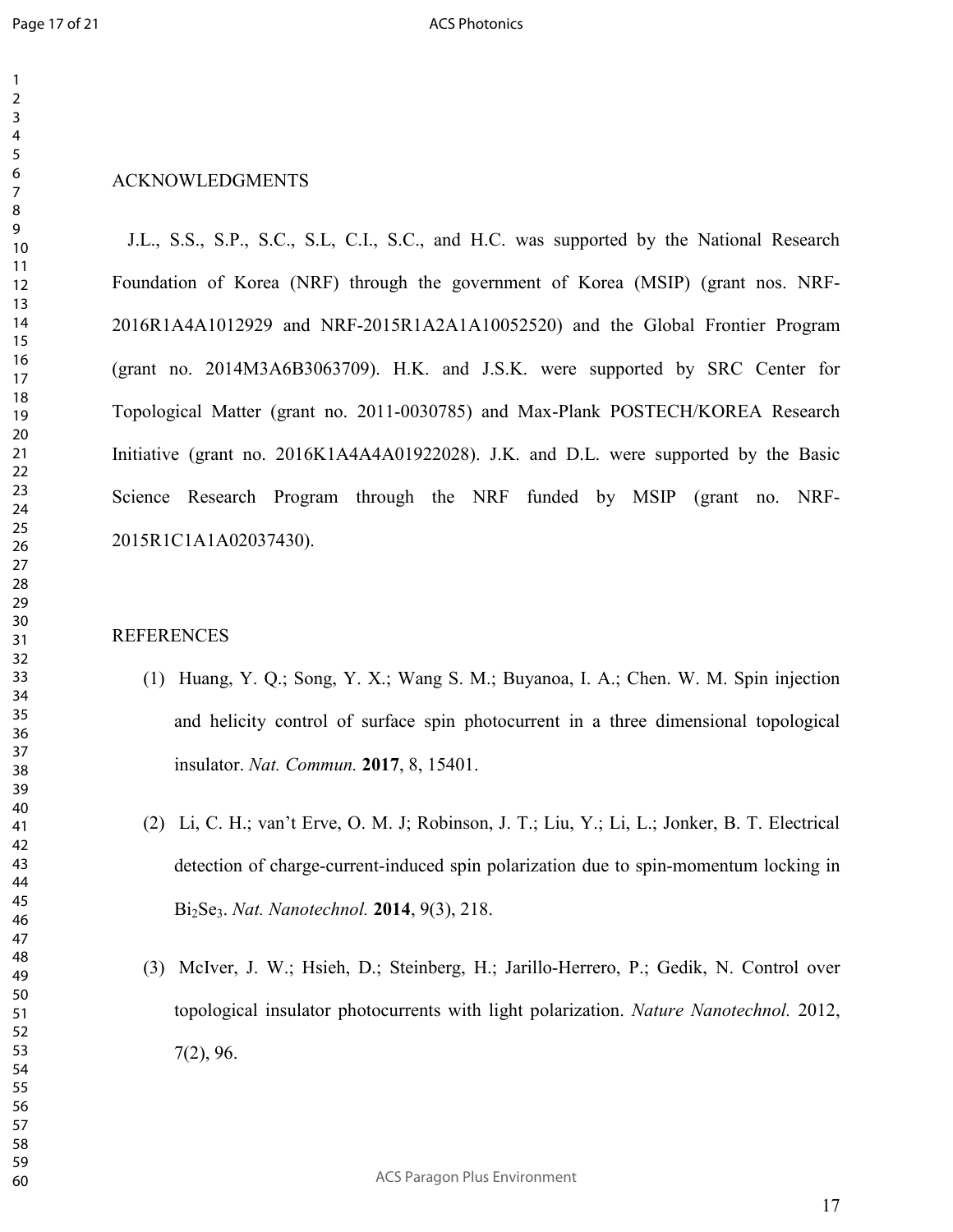- (4) Mellnik, A. R.; Lee, J. S.; Richardella, A.; Grab, J. L.; Mintun, P. J.; Fischer, M. H.; Vaezi, A.; Manchon, A.; Kim, E. –A.; Samarth, N. Spin-transfer torque generated by a topological insulator. *Nature* **2014**, 511(7510), 449.
- (5) Pan, Y.; Wang, Q. Z.; Yeats. A. L.; Pillsbury, T.; Flanagan, T. C.; Richardella A.; Zhang, H.; Awschalom, D. D.; Liu, C. –X.; Samarth, N. Helicity dependent photocurrent in electrically gated  $(Bi_{1-x}Sb_x)_2Te_3$  thin films. *Nat. Commun.* **2017**, 8(1), 1037.
- (6) Tian, J.; Miotkowski, I; Hong, S.; Chen. Y. P. Electrical injection and detection of spinpolarized currents in topological insulator  $Bi_2Te_2Se$ . *Sci. Rep.* **2015**, 5, 14293.
- (7) Kim, D.; Cho, S.; Butch, N. P.; Syers, P.; Kirshenbaum, K.; Adam, S.; Paglione, J.; Fuhrer, M. S. Surface conduction of topological Dirac electrons in bulk insulating  $Bi<sub>2</sub>Se<sub>3</sub>$ . *Nat. Phys.* **2012**, 8(6), 459.
- (8) Hsieh, D.; Xia, Y.; Qian, D.; Wray, L.; Dil, J. H.; Meier, F.; Osterwalder, J.; Patthey, L.; Checkelsky, J. G.; Ong, N. P. A tunable topological insulator in the spin helical Dirac transport regime. *Nature* **2009**, 460(7259), 1101.
- (9) Zhang, H.; Liu, C. –X.; Qi, X. –L.; Dai, X.; Fang, Z.; Zhang, S. –C. Topological insulators in Bi<sub>2</sub>Se<sub>3</sub>, Bi<sub>2</sub>Te<sub>3</sub> and Sb<sub>2</sub>Te<sub>3</sub> with a single Dirac cone on the surface. *Nat. Phys.* **2009**, 5(6), 438.
- (10) Hasan, M. Z.; Kane, C. L. Colloquium: topological insulators. *Rev. Mod. Phys.* **2010**, 82(4), 3045.
- (11) Pesin, D.; MacDonald, A. H. Spintronics and pseudospintronics in graphene and topological insulators. *Nat. Mater.* **2012**, 11(5), 409.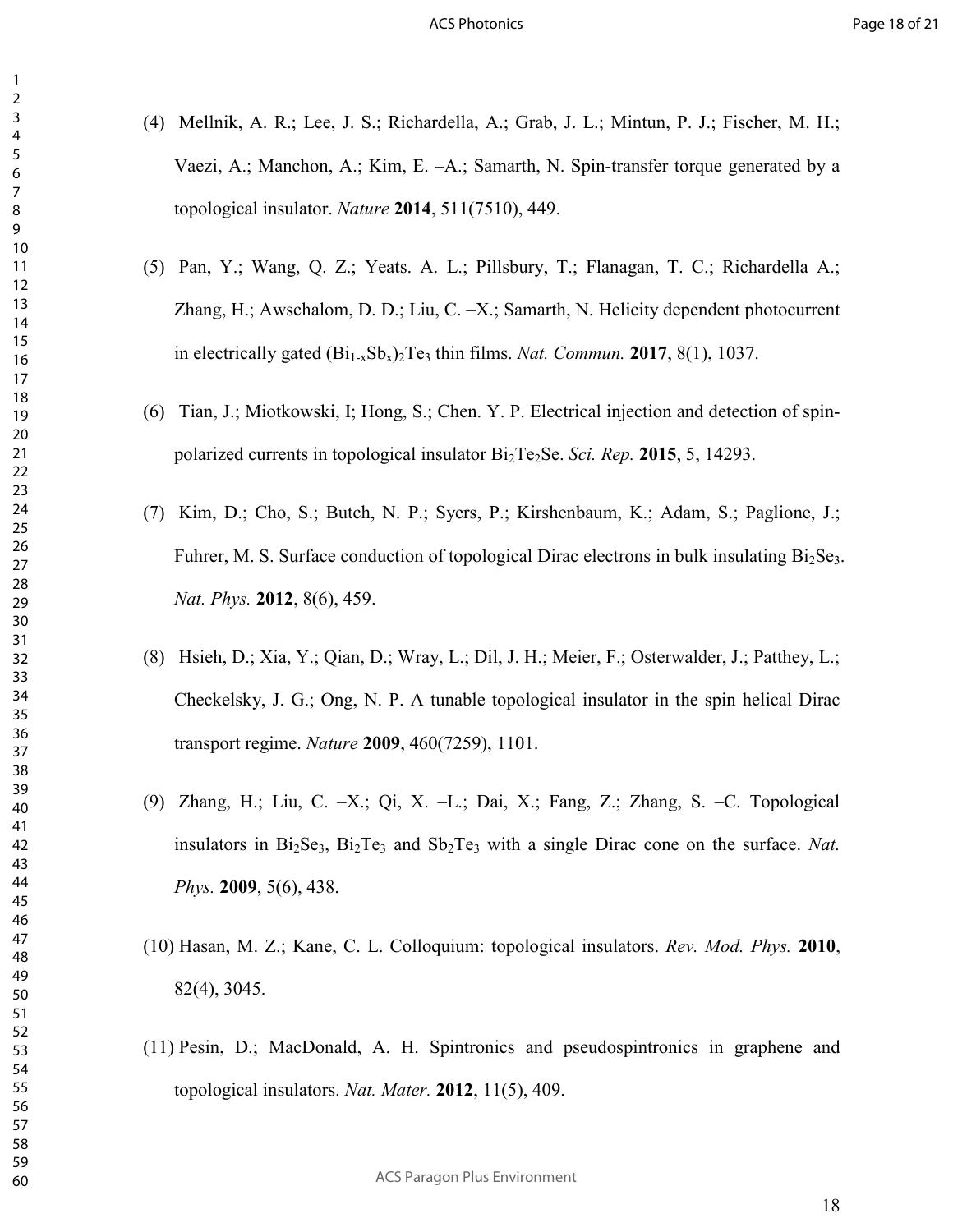- (12) Jamali, M.; Lee, J. S.; Jeong, J. S.; Mahfouzi, F.; Lv, Y.; Zhao, Z.; Nikolić, B. K.; Mkhoyan, K. A.; Samarth, N.; Wang, J. –P. Giant spin pumping and inverse spin Hall effect in the presence of surface and bulk spin-orbit coupling of topological insulator Bi2Se3. *Nano Lett.* **2015**, 15(10), 7126-7132.
- (13) Kato, Y. K.; Myers, R. C.; Gossard, A. C.; Awschalom, D. D. Observation of the spin Hall effect in semiconductors. *Science* **2004**, 306(5703), 1910-1913.
- (14) Sih, V.; Lau, W. H.; Mayers, R. C.; Gossard, A. C.; Awschalom D. D. Generating spin currents in semiconductors with the spin Hall effect. *Phys. Rev. Lett.* **2006**, 97(9), 096605.
- (15) Sinova, J.; Valenzuela, S. O.; Wunderlich, J.; Back, C. H.; Jungwirth, T. Spin Hall effects. *Rev. Mod. Phys.* **2015**, 87(4), 1213.
- (16) Stern, N. P.; Ghosh, S.; Xiang, G.; Zhu, M.; Samarth, N.; Awschalom, D. D. Currentinduced polarization and the spin Hall effect at room temperature. *Phys. Rev. Lett.* **2006**, 97(12), 126603.
- (17) Peng, X.; Yang, Y.; Singh, R. R. P.; Savrasov, S. V.; Yu, D. Spin generation via bulk spin current in three-dimentional topological insulators. *Nat. Commun.* **2016**, 7, 10878.
- (18) Seifert, P.; Vaklinova, K.; Ganichev, S.; Kern, K.; Burghard, M.; Holleitner, A. W. Spin Hall photoconductance in a three-dimensional topological insulator at room temperature. *Nat. Commun.* **2018**, 9(1), 331.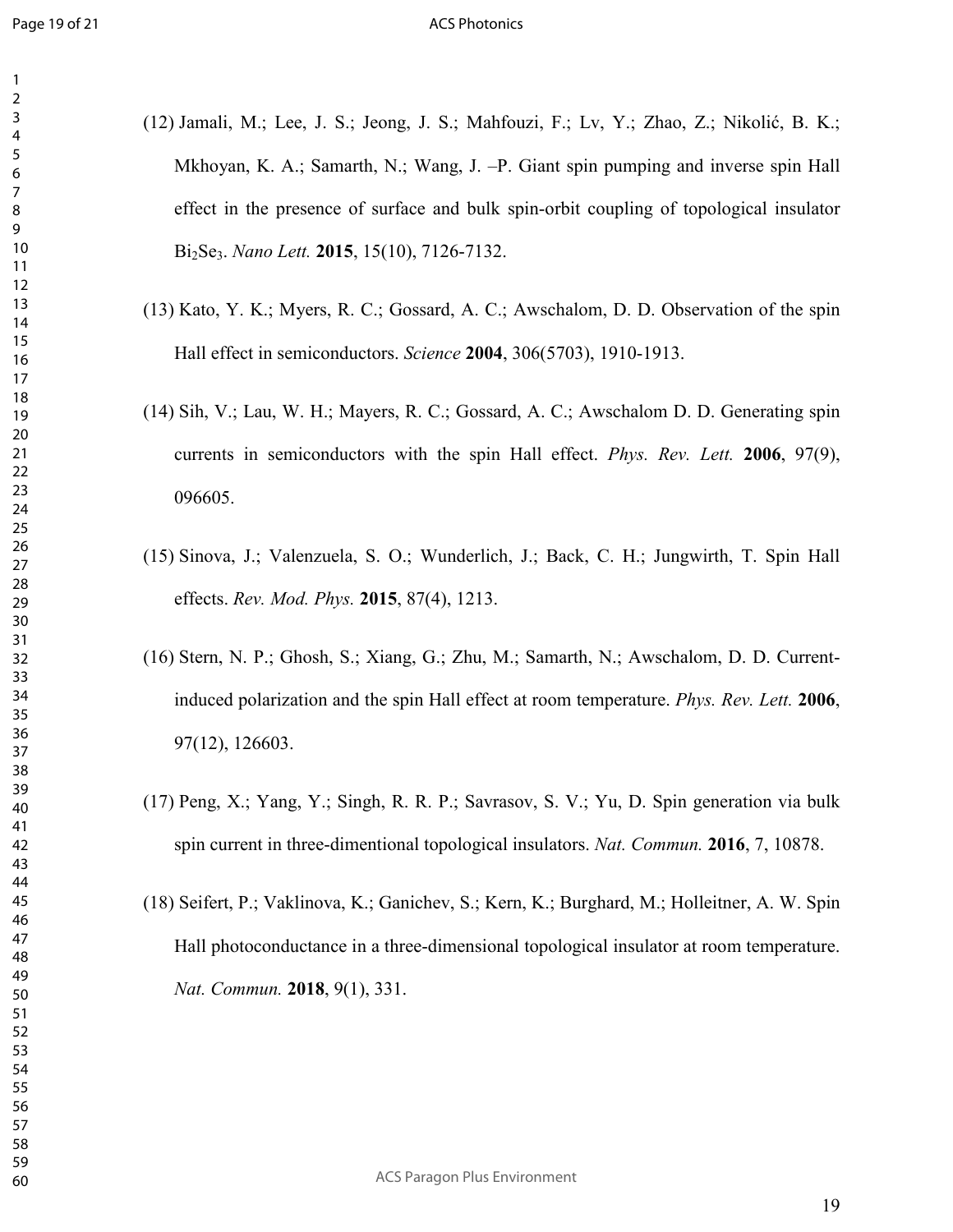- (19) Noh, H. –J.; Jeong, J.; Cho, E. –J.; Park, J.; Kim, J. S.; Kim, I.; Park, B. –G.; Kim, H. D. Controlling the evolution of tow-dimensional electron gas states at a metal/ $Bi_2Se_3$ interface. *Phys. Rev. B.* **2015**, 91(12), 121110.
- (20) Seifert, P.; Vaklinova, K.; Kern, K.; Burghard, M.; Holleitner, A. Surface statedominated photoconduction and THz generation in topological  $Bi<sub>2</sub>Te<sub>2</sub>Se$  nanowires. *Nano Lett.* **2017**, 17(2), 973-979.
- (21) Sim, S.; Koirala, N.; Brahlek, M.; Sung, J. H.; Park, J.; Cha, S.; Jo, M. –H.; Oh, S.; Choi, H. Tunable Fano quantum-interference dynamics using a topological phase transition in  $(Bi_{1-x}In_x)_{2}Se_3$ . *Phys. Rev. B.* **2015**, 91(23), 235438.
- (22) Han, W.; Kawakami, R. K. Spin relaxation in single-layer and bilayer graphene. *Phys. Rev. Lett.* **2011**, 107(4), 047207.
- (23) Boross, P.; Dóra, B.; Kiss, A.; Simon, F. A unified theory of spin-relaxation due to spinorbit coupling in metals and semiconductors. *Sci. Rep.* **2013**, 3, 3233.
- (24) Seki, T.; Hasegawa, Y.; Mitani, S.; Takahashi, S.; Imamura, H.; Maekawa, S.; Nitta, J.; Takanashi, K. Giant spin Hall effect in perpendicularly spin-polarized FePt/Au devices. *Nat. Mater.* **2008**, 7(2), 125.
- (25) Pai, C. –F.; Liu, L.; Li, Y.; Tseng, H. W.; Ralph, D. C.; Buhrman, R. A. Spin transfer torque devices utilizing the giant spin Hall effect of tungsten. *Appl. Phys. Lett.* **2012**, 101(12), 122404.